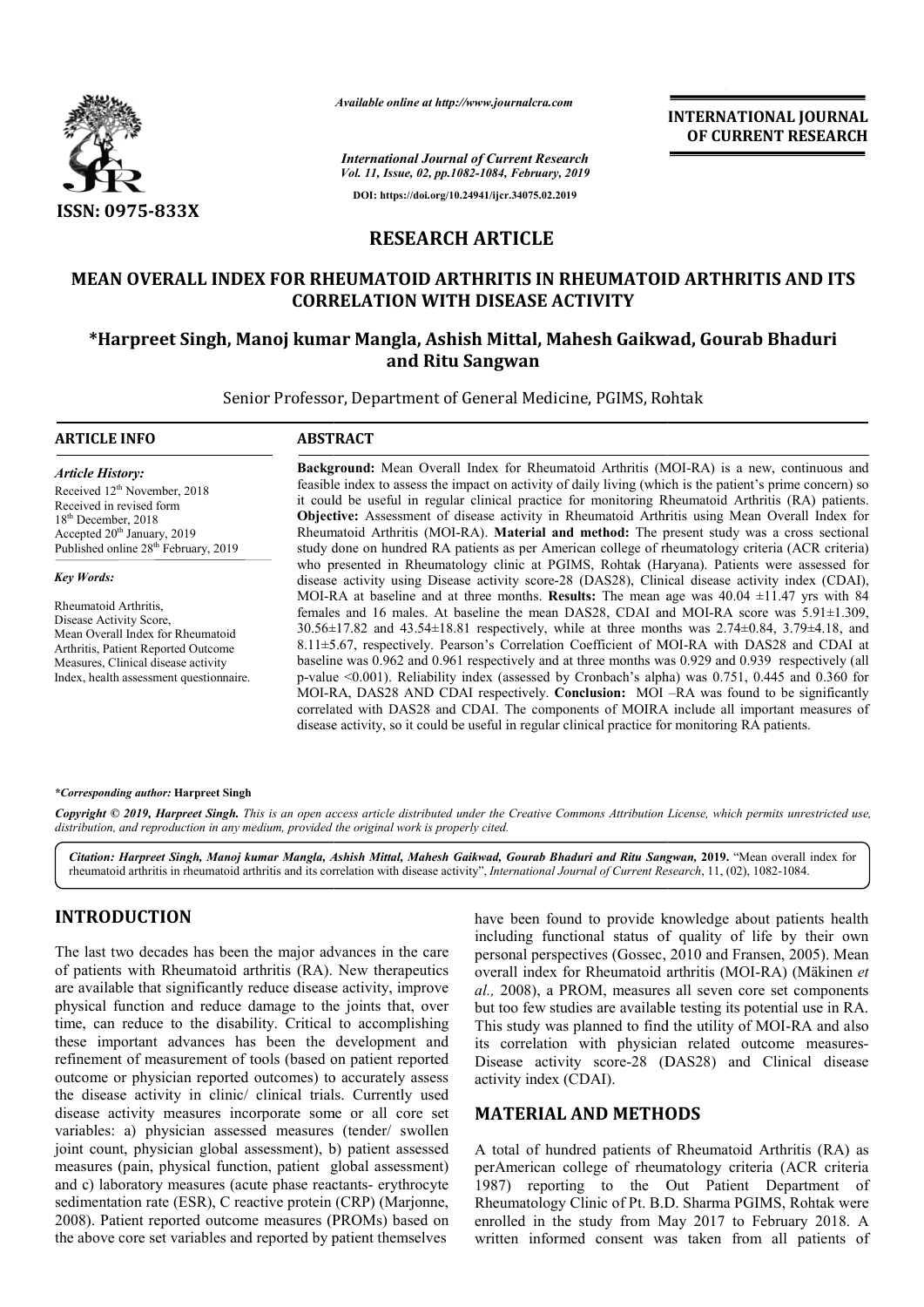rheumatoid arthritis (RA) selected for being subjects in the study. All those patients of RA who were severely anemic, hypothyroid, having evidence of severe renal, cardiac, liver or pulmonary disease were excluded from the study. Patients with any evidence of malignancy and with recent infections or developing infections during the study period were excluded from the study. All the subjects included in the study were detailed for their history and clinical examination. All these subjects underwent routine laboratory investigations including radiographic examination and biochemical evaluation at baseline. All the subjects were assessed for disease activity using DAS28, CDAI, and MOI-RA at baseline using the formula mentioned below:

DAS28: DAS28 =  $0.56\sqrt{T}$  $C + 0.28\sqrt{S}$  $C + 0.70$  (log ESR) + 0.014 (GH) (Van der Heijde, 1990 and Prevoo, 1995).

where, TJC = Tender Joint Count, SJC = Swollen Joint Count, ESR=Erythrocyte Sedimentation Rate (in mm/1st hr),  $GH =$ Global Health on visual analog scale(VAS), in 0 to 100 min

CDAI: CDAI =  $TJC + SJC + PGA + EGA$  (Aletaha and Smolen, 2005)

where,  $TJC = Tender Joint Count$ ,  $SJC = Swollen Joint Count$ , PGA = Patient Global Assessment of disease activity (as per VAS - 0 to 10 cm), EGA = Evaluator Global Assessment of disease activity (as per VAS - 0 to 10 cm)

**MOI-RA:** The mean of the standardized values was calculated as:

#### **MOI-RA (Mäkinen** *et al***., 2008)**

**= ∑ values of individual variables (range 0 to 100) total number of variables (n=7)**

All subjects continued with their medications and all three mentioned scores were reassessed at follow up at three months.

*Statistical analysis:* Data was collected and analyzed by using the Statistical Package for social sciences version 23 and compared the MOI-RA score with DAS28, CDAI score, and disease activity variables of DAS28 and CDAI (TJC,SJC,PGA, EGA, ESR) with MOI-RA, and DAS28, CDAI with the disease activity variables of MOI-RA(TJC,SJC,PGA,EGA,ESR, Assessment of pain, Indian heath assessment questionnaire (IHAQ).Pearson's correlation was used, for all tests with p value of less than 0.05 and confidence interval kept at 95 percent. Values were expressed as numbers, percentage, mean±SD. Statistical significance was measured by p-value  $\leq 0.05$ = significant.

## **RESULTS**

In the present study, the mean duration of illness was  $67.5 \pm$ 59.8 months. The mean age of study group was  $40.04 \pm 11.47$ years and there were 84 females and 16 males. Seventy were rheumatoid factor positive.

*Assessment of disease activity:* Disease activity of the study group were assessed using MOI-RA, DAS28 and CDAI score at baseline (M0) and at 3 months follow up (M3) (Tables 1 and 2). The mean change in MOI-RA, DAS28, CDAI from the base line was 35.42, 3.17 and 26.77 respectively, all were statistically significant (all  $p<0.001$ ).

**Table 1. Mean values of the disease activity characteristics of the study population**

| Variable   | Mean at M0<br>$(\pm SD)$ | Mean<br>at<br>$M3(\pm SD)$ | in<br>Change<br>variable | P value |
|------------|--------------------------|----------------------------|--------------------------|---------|
| TJC        | $12.21 \pm 8.67$         | $1.43 \pm 1.96$            | 10.78                    | < 0.001 |
| SJC.       | $7.32 \pm 6.464$         | $0.65 \pm 1.58$            | 6.67                     | < 0.001 |
| PGA        | $6.01 \pm 2.24$          | $1.07 \pm 0.96$            | 4.94                     | < 0.001 |
| EGA        | $5.02 \pm 2.34$          | $0.64 \pm 0.67$            | 4.38                     | < 0.001 |
| AOP        | $5.78 \pm 2.303$         | $0.93 \pm 0.92$            | 4.85                     | < 0.001 |
| <b>ESR</b> | $41.37 \pm 11.77$        | $19.11 \pm 4.62$           | 22.26                    | < 0.001 |
| HAO        | $0.76 \pm 0.501$         | $0.11 \pm 0.129$           | 0.65                     | < 0.001 |

TJC, tender joint counts; SJC, swollen joint counts;PGA, patient global assessment; EGA, evaluator global assessment; AOP, assessment of pain; ESR, erythrocyte sedimentation rate; HAQ, healthassessment questionnaire; M0, month 0; SD, standard deviation; M<sub>3</sub> month 3

**Table 2. Table showing Mean values of disease activity scores at M0 and at M3**

| Variable     | Mean at M0        | Mean at M3      | Change in | P value      |
|--------------|-------------------|-----------------|-----------|--------------|
|              |                   |                 | scores    |              |
| <b>DAS28</b> | $5.91 \pm 1.309$  | $2.74\pm 0.84$  | 3.17      | $\leq 0.001$ |
| CDAI         | $30.56 \pm 17.82$ | $3.79\pm4.18$   | 26.77     | $\leq 0.001$ |
| MOLRA        | $43.54\pm18.81$   | $8.11 \pm 5.67$ | 35.42     | < 0.001      |

DAS28, Disease Activity Score-28; CDAI, Clinical disease activity index; MOI-RA, Mean overall index for Rheumatoid arthritis; M0, month 0; M3, month 3

**Table 3. Correlation between the DAS28, CDAI and MOI-RA at baseline (M0) and follow up (M3)**

| Disease Activity Scores |       | Pearson's Correlation Coefficient |             |
|-------------------------|-------|-----------------------------------|-------------|
|                         | M0    | M3                                | p-value     |
| DAS28& MOI-RA           | 0.962 | 0.929                             | < 0.001     |
| CDAI & MOI-RA           | 0.961 | 0.939                             | $<$ 0 0 0 1 |
|                         |       |                                   |             |

DAS28, Disease Activity Score-28; MOI-RA, Mean overall index for Rheumatoid arthritis; CDAI, Clinical disease activity index; M0, month 0; M<sub>3</sub> month 3

**Table 4. Table showing the Cronbach's Alpha value of MOI-RA, DAS28 and CDAI**

|                                  | $MOLR$ $\Delta$ | DAS <sub>28</sub>                     | D٨  |
|----------------------------------|-----------------|---------------------------------------|-----|
| Cronbach's Alpha value           | 751             | በ 445                                 | 360 |
| $\sim$ $\sim$ $\sim$ $\sim$<br>. | $\sim$ 1        | $\mathbf{r}$ . The state $\mathbf{r}$ |     |

MOI-RA, Mean overall index for Rheumatoid arthritis; DAS28, Disease Activity Score-28; CDAI, Clinical disease activity index

*Correlation between MOI-RA, DAS28 and CDAI:* At baseline M0 and at follow up M3 was done using Pearson's correlation coefficient (r). All correlations were found to be statistically significant ( $p<0.001$ ) (Table 3)

Cronbach's Alpha was calculated to measure the reliability of indices. It was 0.751 for MOI-RA, 0.445 for DAS28 and 0.360 for CDAI. (Table 4)

# **DISCUSSION**

RA is a disease with highly variable presentation and disease course so attempts have been made especially in the last decade for consensus about a minimal set of variables measuring the disease activity. A wide variability of instruments (variables for use in assessing disease activity have been described and used including various types of joint counts (SJC,TJC), acute phase reactants (ESR, CRP) (Marjonne, 2008), global assessment scales(PGA, EGA) and general measures such as hemoglobin or body weight. Amongst the currently available composite disease activity indices that provide a single snatcher on a continuous scale, the two most widely used variables are the Disease Activity Score